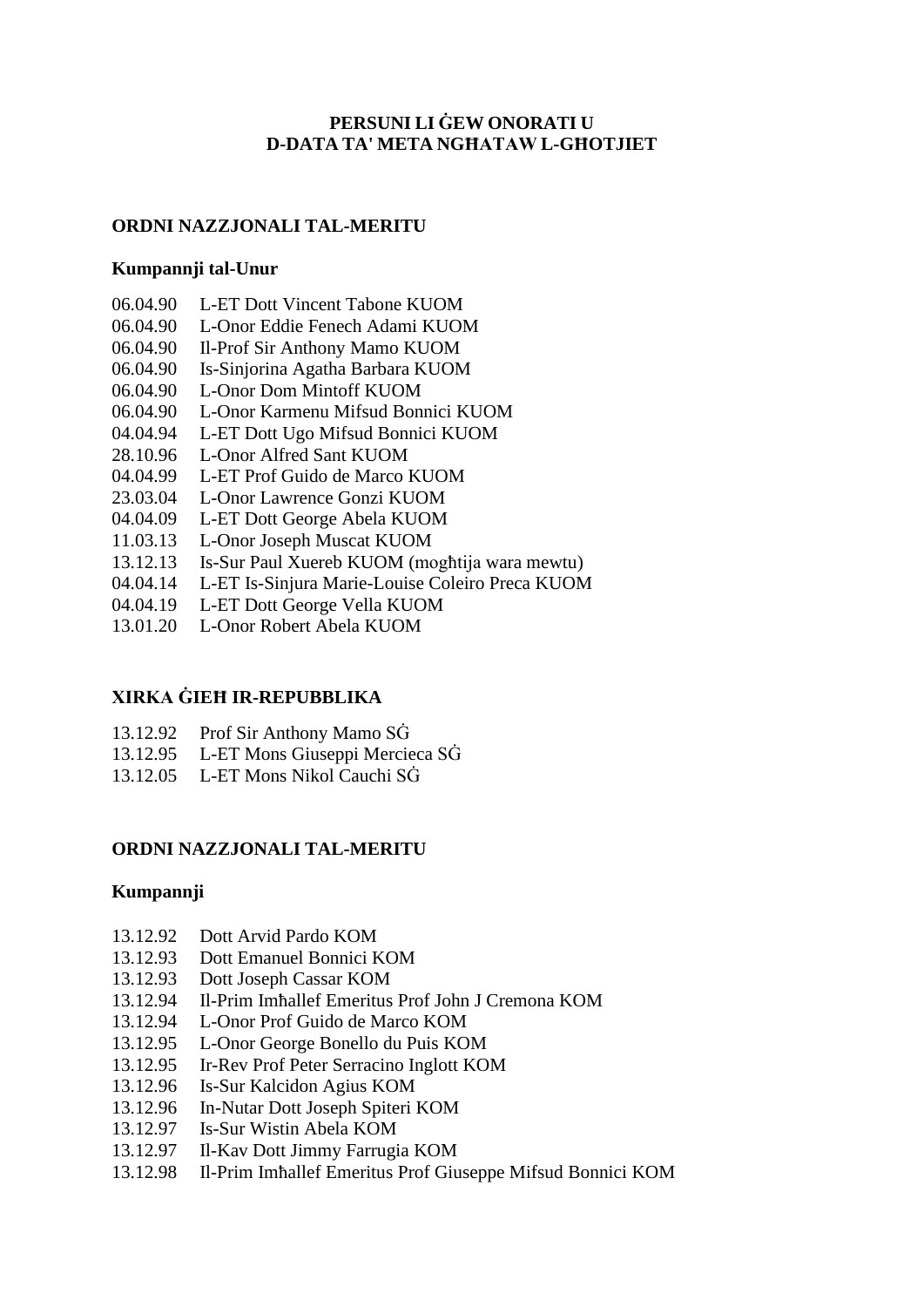- 13.12.99 Dott George J Hyzler KOM
- 13.12.99 Ir-Rev Patri Massimiljan Mizzi KOM
- 13.12.01 Il-Prof John Rizzo Naudi KOM
- 13.12.06 Dott Giovanni Bonello KOM
- 13.12.06 Is-Sur Richard Cachia Caruana KOM
- 13.12.07 Dott Michael Refalo KOM
- 13.12.08 Is-Sur Lino Spiteri KOM
- 13.12.08 Is-Sur Anton Tabone KOM
- 13.12.10 Il-Prof Josef Bonnici KOM
- 13.12.11 Ir-Rev Prospero Grech KOM
- 13.12.13 Dott Michael Frendo KOM
- 13.12.13 Il-Prof Edwin S Grech KOM
- 13.12.16 Arċisqof Emeritu Paul Cremona KOM
- 13.12.17 Is-Sur Louis Grech KOM
- 13.12.17 Dott George Vella KOM
- 13.12.18 Dott Tonio Borg KOM
- 13.12.19 Is-Sur Karmenu Vella KOM
- 13.12.20 L-Eminenza Tiegħu Mario Kardinal Grech KOM

### **Uffiċjali**

- 13.12.92 Dott Joseph Abela UOM
- 13.12.92 Dott Alexander Cachia Zammit UOM
- 13.12.92 Mro Carmelo Pace UOM
- 13.12.93 L-Imħallef Maurice Caruana Curran UOM
- 13.12.93 Il-Prof Richard England UOM
- 13.12.94 Il-Prof Mro Charles Camilleri UOM
- 13.12.94 Dott Edward Debono UOM
- 13.12.94 Ir-Rev Dun Charles G Vella UOM
- 13.12.95 Is- Sinjura Evelyn Bonaci UOM
- 13.12.96 Il-Prof Salvino Busuttil UOM
- 13.12.96 Il-Prof Emeritus Victor Griffiths UOM
- 13.12.96 Dott Edgar Mizzi UOM
- 13.12.96 Dott Mario Felice UOM
- 13.12.97 Is-Sur Alfred Micallef UOM
- 13.12.97 Is-Sur Edmond W. Micallef UOM
- 13.12.98 Dott George J Hyzler UOM
- 13.12.98 Dott Daniel Piscopo UOM
- 13.12.99 Dott Stanley Zammit UOM
- 13.12.99 Is-Sur Joseph M Baldacchino UOM
- 13.12.99 L-Imħallef Wallace Gulia UOM
- 13.12.99 In-Nutar Dott Philip Saliba UOM
- 13.12.00 Dott Victor Ragonesi UOM
- 13.12.01 Dott Daniel Micallef UOM
- 13.12.02 Dott Anthony E Borg Barthet UOM
- 13.12.02 Is-Sur Charles E Puglisevich UOM

- 13.12.02 Is-Sur Larry Zahra UOM
- 13.12.04 Dott Joe Borg UOM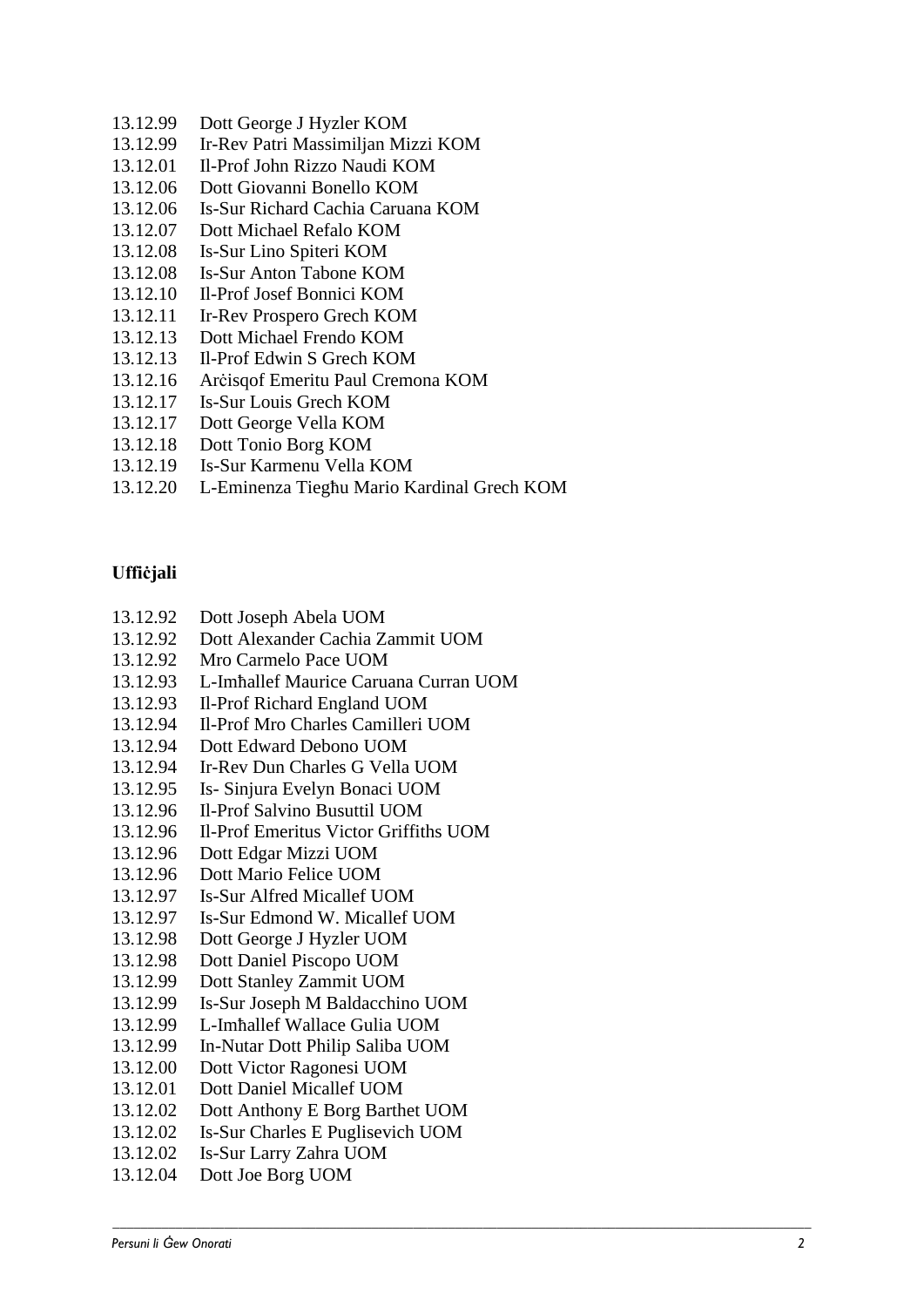- 13.12.06 Dott Ena Cremona UOM
- 13.12.07 Il-Prof David Joseph Attard UOM
- 13.12.10 Il-Prof Henry Frendo UOM
- 13.12.11 Dott Alfred Bonnici UOM
- 13.12.12 L-ET Mons Sylvester C Magro UOM
- 13.12.13 Il-Wisq Rev Mons Victor Grech UOM
- 13.12.14 Is-Sur Anġlu Camilleri UOM (mogħtija wara mewtu)
- 13.12.14 Is-Sur Alfred Pisani UOM
- 13.12.14 Patri Marius J Zerafa UOM
- 13.12.15 L-Imħallef Carmel Agius UOM
- 13.12.15 Is-Sur Joseph Sammut UOM
- 13.12.16 L-Imħallef Emeritu Philip Sciberras UOM
- 13.12.17 Is-Sur Leo Brincat UOM
- 13.12.17 Is-Sur Joe Debono Grech UOM
- 13.12.17 Dott Louis Galea UOM
- 13.12.18 Is-Sur John Dalli UOM
- 13.12.18 Dott Adrian Vassallo UOM
- 13.12.20 Dott Christopher Barbara UOM
- 13.12.20 Il-Brigadier Jeffrey Curmi UOM
- 13.12.20 Il-Prof Charmaine Gauci UOM
- 13.12.20 Dott Charles Mallia Azzopardi UOM

#### **Membri**

- 13.12.92 Is-Sur Frederick Amato Gauci MOM
- 13.12.92 Is-Sur Joseph Attard Kingswell MOM
- 13.12.92 Is-Sur George W Borg MOM
- 13.12.92 Il-Wisq Rev Mons Philip Calleja MOM
- 13.12.92 Il-Wisq Rev Mons Edward Coleiro MOM
- 13.12.92 Il-Prof Frederick Fenech MOM
- 13.12.92 Is-Sur Josef Kalleya MOM
- 13.12.92 Il-Brigadier George Micallef MOM
- 13.12.92 Il-Kav Anthony Miceli Farrugia MOM
- 13.12.92 Is-Sinjorina Jane Spiteri MOM
- 13.12.93 Is-Sur Vincent Apap MOM
- 13.12.93 Is-Sur Anthony P Galdes MOM
- 13.12.93 Is-Sinjura Miriam Gauci MOM
- 13.12.93 Il-Wisq Rev Mons Victor Grech MOM
- 13.12.93 Dott John H Mercieca MOM
- 13.12.93 Is-Sur Albert Mizzi MOM
- 13.12.93 Is-Sur Bertie Muscat MOM
- 13.12.93 Is-Sur Evarist V Saliba MOM
- 13.12.93 Is-Sur Paul Sciberras MOM
- 13.12.93 Is-Sur Joseph P Vassallo MOM
- 13.12.94 Il-Prof Ġużè Aquilina MOM
- 13.12.94 Il-Kav Esprit Barthet MOM
- 13.12.94 Is-Sur George W Borg MOM
- 13.12.94 Dott Joseph Degiovanni MOM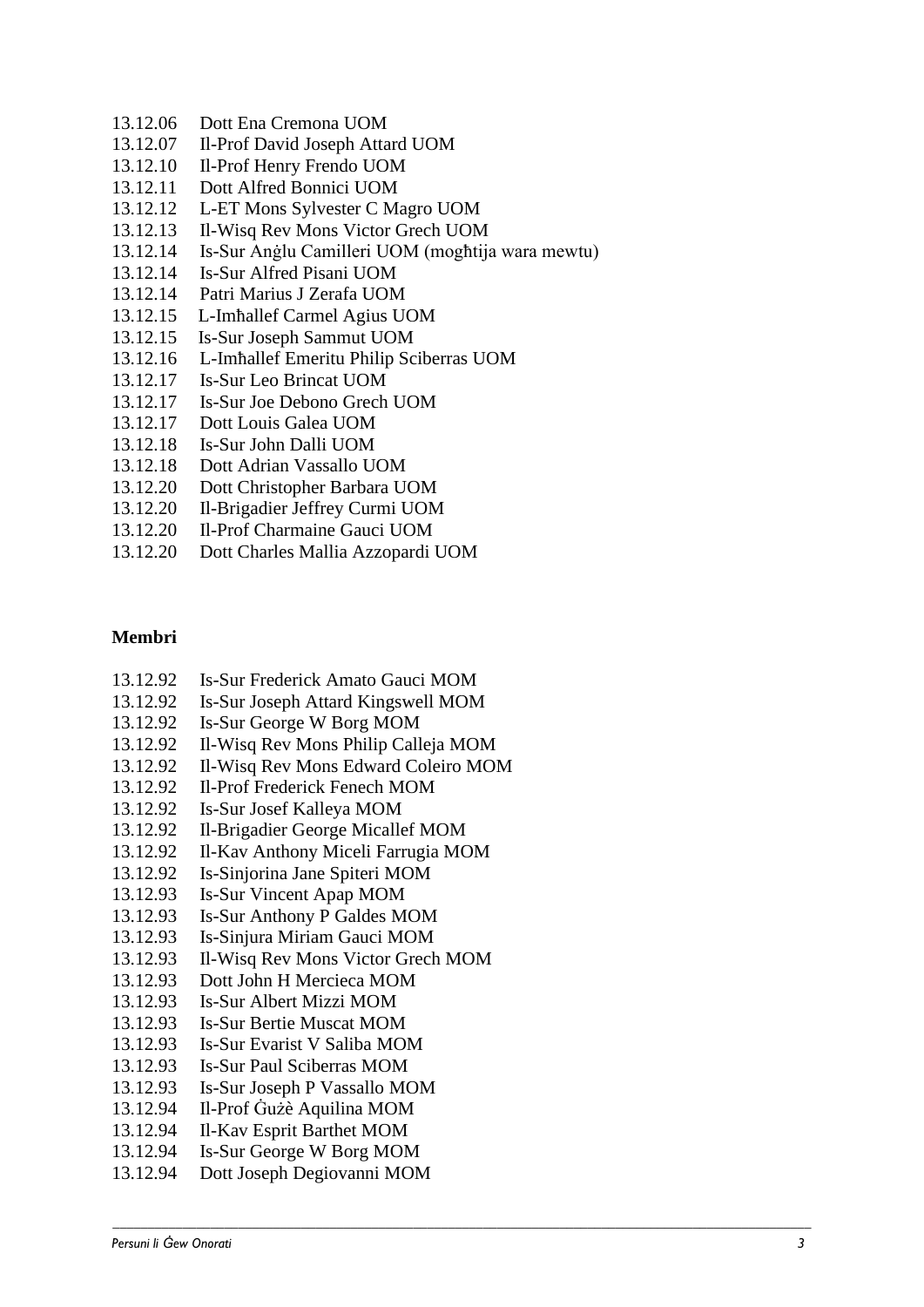| 13.12.94 | Madre Marie De Piro MOM                  |
|----------|------------------------------------------|
| 13.12.94 | <b>Is-Sur Roland Flamini MOM</b>         |
| 13.12.94 | Il-Wisq Rev Mons Lawrence Gatt MOM       |
| 13.12.94 | Is-Sur Carmel J Mallia MOM               |
| 13.12.94 | Is-Sur Salvino Spiteri MOM               |
| 13.12.94 | <b>Is-Sur Patrick G Staines MOM</b>      |
| 13.12.95 | Is-Sur John F Axisa MOM                  |
| 13.12.95 | Dott Adrian Bianchi MOM                  |
| 13.12.95 | Il-Kav Anthony Cassar MOM                |
| 13.12.95 | Is-Sur Maurice de Giorgio MOM            |
| 13.12.95 | Is-Sur Alphonse Farrugia MOM             |
| 13.12.95 | Madre Maria Galea MOM                    |
| 13.12.95 | <b>Is-Sur Carmelo Mangion MOM</b>        |
| 13.12.95 | <b>Is-Sur Anthony Montanaro MOM</b>      |
| 13.12.95 | Is-Sinjorina Margaret Mortimer MOM       |
| 13.12.95 | Dott Carmel Vassallo MOM                 |
| 13.12.96 | Is-Sur George Agius MOM                  |
| 13.12.96 | <b>Is-Sur Maurice Agius MOM</b>          |
| 13.12.96 | <b>Is-Sur Saviour Borg MOM</b>           |
| 13.12.96 | Il-Wisq Rev Mons Lawrence Cachia MOM     |
| 13.12.96 | Is-Sur Guzè Chetcuti MOM                 |
| 13.12.96 | Dott Joseph Micallef Stafrace MOM        |
| 13.12.96 | Il-Prof Joseph Mifsud MOM                |
| 13.12.96 | Ir-Rev Dun Angelo Seychell MOM           |
| 13.12.96 | Il-Prof Godfrey Wettinger MOM            |
| 13.12.97 | Is-Sur Sydney M Barbara MOM              |
| 13.12.97 | Dott Victor Borg Grech MOM               |
| 13.12.97 | Is-Sur Carlo Cini MOM                    |
| 13.12.97 | Is-Sur Dennis J De Giorgio MOM           |
| 13.12.97 | Is-Sur Guże' Diacono MOM                 |
| 13.12.97 | Is-Sur Anglu Fenech MOM                  |
| 13.12.97 | Il-Kav Silvio Mifsud MOM                 |
| 13.12.97 | Is-Sinjura Moira Mintoff MOM             |
| 13.12.97 | Is-Sur Kelinu Vella Haber MOM            |
| 13.12.98 | Is-Sur Francis X Borg MOM                |
| 13.12.98 | Is-Sur Alfred Buhagiar MOM               |
| 13.12.98 | <b>Il-Prof Anthony Busuttil MOM</b>      |
| 13.12.98 | Dott Silvio Camilleri MOM                |
| 12.12.98 | Is-Sur Alfred Chircop MOM                |
| 13.12.98 | Dott Albert Ganado MOM                   |
| 13.12.98 | Lady Margaret Mamo MOM                   |
| 13.12.98 | Ir-Rev Dun Alfred Sacco MOM              |
| 13.12.98 | Il-Prof Joseph Victor Zammit Maempel MOM |
| 13.12.99 | Il-Prof Edwin Borg Costanzi MOM          |
| 13.12.99 | Ir-Rev Dun Manwel Curmi MOM              |
| 13.12.99 | Is-Sur Karmenu Ellul Galea MOM           |
| 13.12.99 | Il-Prof Oliver Friggieri MOM             |
| 13.12.99 | Il-Kav John Parnis England MOM           |
| 13.12.99 | Dott Francis Portanier MOM               |
| 13.12.99 | Dott Maria Sciberras MOM                 |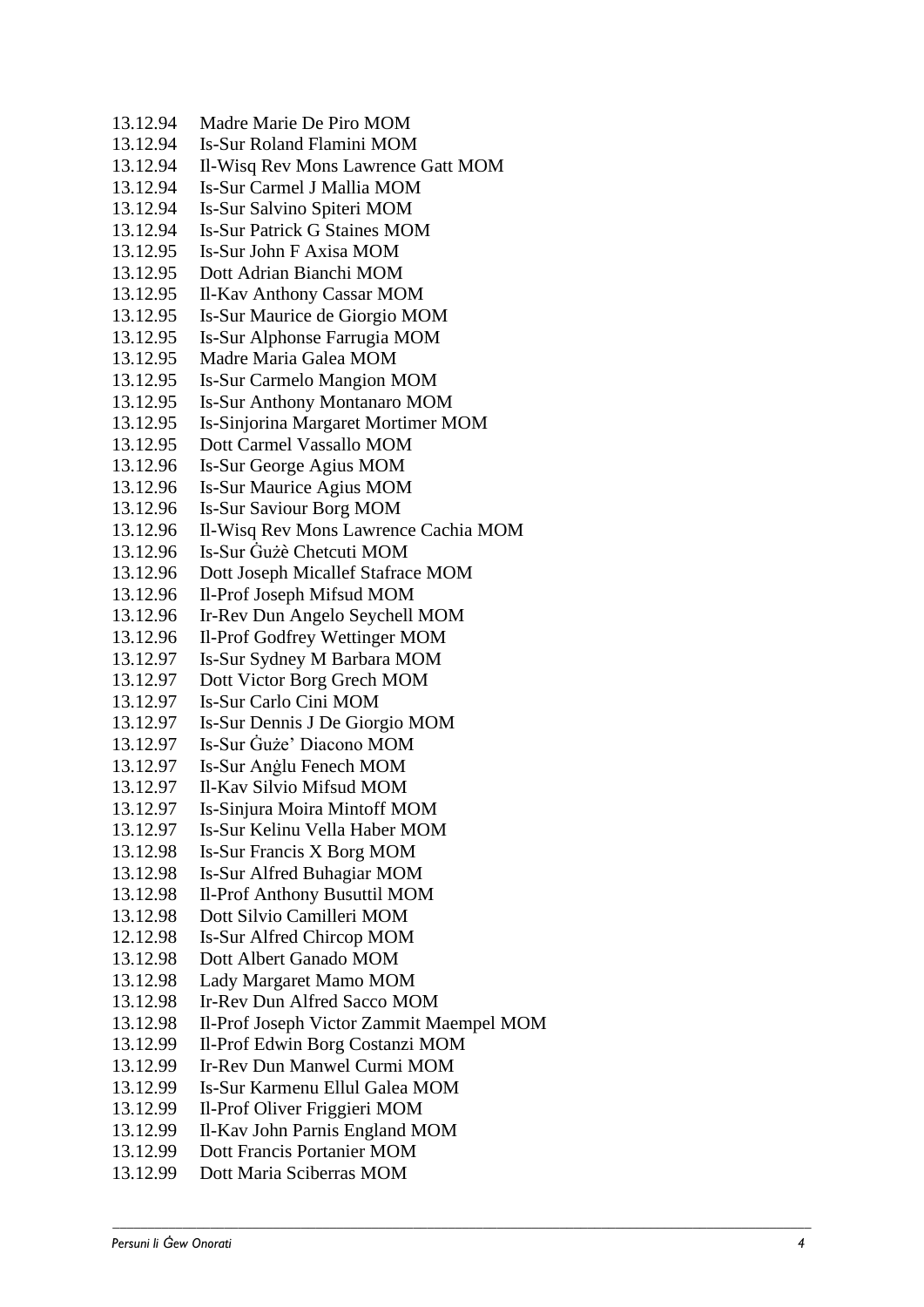13.12.99 -Brigadier John Spiteri MOM 13.12.99 -Sur Manni Spiteri MOM  $13.12.00$ -Sur Antoine Cachia Caruana MOM  $13.12.00$ -Kurunell Albert Camilleri MOM 13.12.00 -Rev Dun Paul Chetcuti MOM 13.12.00 Dott Stephen Gatt MOM 13.12.00 Dott Francis La Ferla MOM  $13.12.00$ Is-Sur John Magro MOM 13.12.00 -Sinjorina Blanche Mary Martin MOM 13.12.00 -Wisq Rev Mons Fortunato P Mizzi MOM  $13.12.00$ -Sur Laurence Mizzi MOM 13.12.00 Is-Sur Raymond Pitrè MOM  $13.12.01$ -Sur Joseph Borg MOM  $13.12.01$ -Sur Jack Calamatta MOM  $13.12.01$ -Rev Patri Charles Fenech MOM  $13.12.01$ -Sur Louis E Galea MOM 13.12.01 Is-Sur Alex Manchè MOM  $13.12.01$ -Sur Alfred Pisani MOM  $13.12.01$ -Sur Frank Portelli MOM 13.12.01 -Sur Franco Serracino Inglott MOM 13.12.02 -Sur Ġanni Bonnici MOM 13.12.02 -Rev Dun Joseph Borg MOM  $13.12.02$ -Sur Lawrence Ciantar MOM 13.12.02 -Prof Albert Fenech MOM 13.12.02 Is-Sur Marin Hili MOM 13.12.03 Dott Simon Busuttil MOM  $13.12.03$ -Sur Victor Camilleri MOM  $13.12.03$ - Sur Joseph J M Curmi MOM 13.12.03 Dott Lino German MOM 13.12.03 - Sur Tony S Mangion MOM  $13.12.04$ - Sur Louis A Farrugia MOM 13.12.04 -Prof Joseph Max Ganado MOM  $13.12.04$ -Sinjura Cynthia Turner MOM 13.12.05 -Sur Anton Agius MOM 13.12.05 Dott Philip Farrugia Randon MOM 13.12.05 -Sur Charles Grech Orr MOM  $13.12.05$ -Sur Salv Stellini MOM 13.12.05 Dott Paul Xuereb MOM 13.12.06 Is-Sur Spiridione M Aquilina MOM 13.12.06 -Sur Joseph Calleja MOM  $13.12.06$ -Sur Carmine Lauri MOM 13.12.06 -Kav Joseph C Sammut MOM 13.12.07 -Kav Joseph S Attard MOM 13.12.07 -Sur Charles Busuttil MOM 13.12.07 -Sur Laurence Grech MOM 13.12.07 -Sur Michael Zammit Cutajar MOM 13.12.08 Dott Katrine Camilleri MOM 13.12.08 -Prof Joe Friggieri MOM 13.12.08 -Rev Patri Mikiel Fsadni MO M 13.12.08 Dott Mario Tabone MOM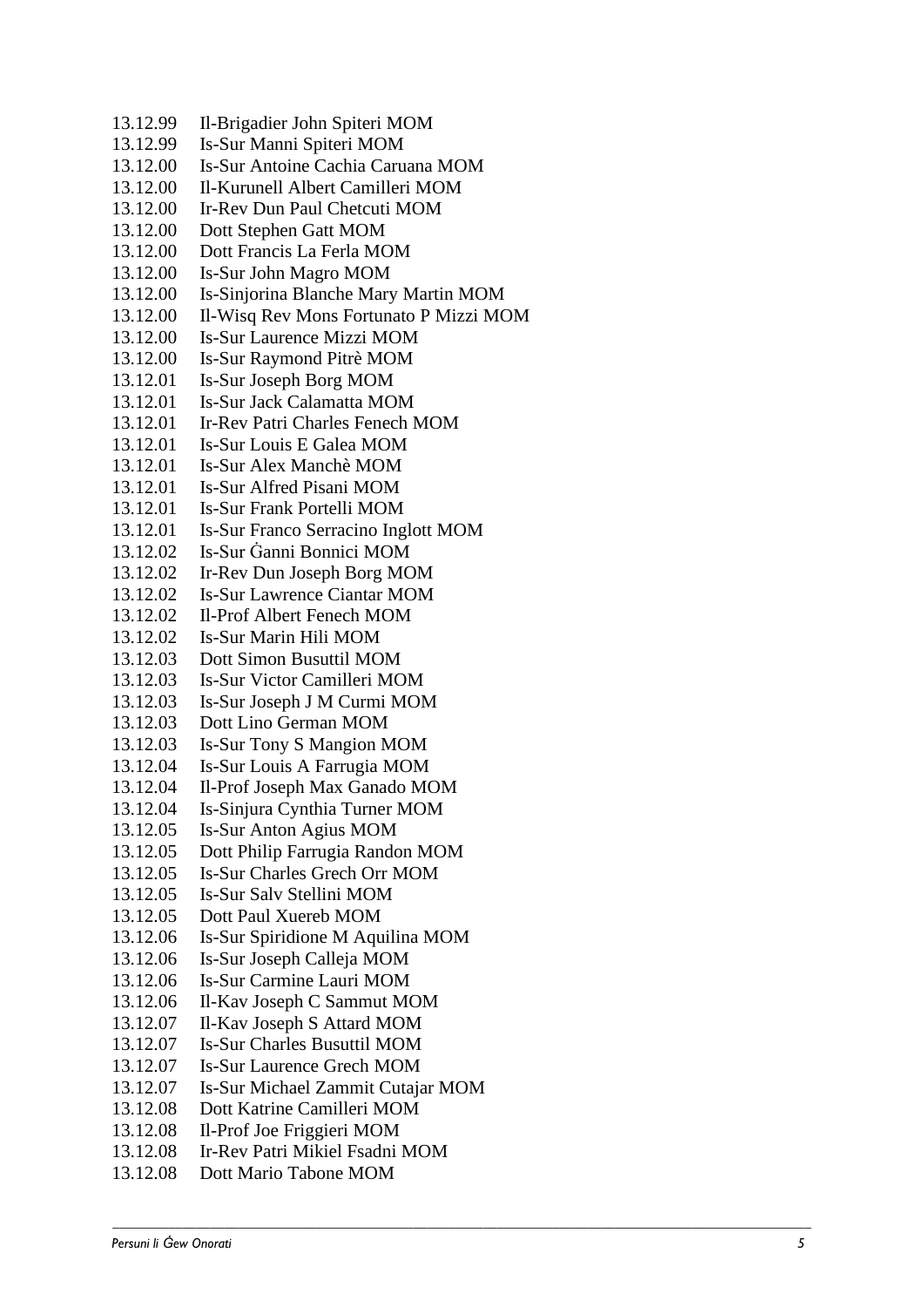13.12.08 Is-Sur Winston V Zahra MOM 13.12.08 Il-Prof George Albert Zarb MOM 13.12.09 Il-Prof Marie Therese Camilleri Podestà MOM 13.12.09 Is-Sinjura Miriam Cauchi MOM 13.12.09 Dott Johann De Bono MOM 13.12.09 Is-Sur Charles Magro MOM 13.12.09 Dott Victor Muscat MOM 13.12.09 Is-Sur Francis J Vassallo MOM 13.12.10 Dott Victor Calvagna MOM 13.12.10 Is-Sur John Manduca MOM 13.12.10 Dott Tonio Portughese MOM 13.12.10 Il-Maġġur Peter Paul Ripard MOM 13.12.10 Is-Sinjorina Carmen Zammit MOM 13.12.11 Is-Sur Victor Aquilina MOM 13.12.11 Is-Sur Carmelo Camilleri MOM 13.12.11 Il-Prof George E Camilleri MOM 13.12.11 Il-Markiż Nicholas De Piro d'Amico Inguanez MOM 13.12.11 Is-Sinjorina Ethel Farrugia MOM 13.12.11 Is-Sur Achille Mizzi MOM 13.12.11 Is-Sur Michael Schiavone MOM 13.12.11 Is-Sur Francis Stivala MOM 13.12.11 Is-Sur Gaetano Vella MOM 13.12.12 Is-Sur Vincent R Attard MOM 13.12.12 Is-Sur Victor J Borg MOM 13.12.12 Is-Sur Mario Buhagiar MOM 13.12.12 Is-Sur George Fenech M.O.M 13.12.12 Is-Sinjura Maria Frendo MOM 13.12.12 Dott Clare Mary-Louise Gerada MOM 13.12.12 Dott Herbert Messina Ferrante MOM 13.12.12 Ir-Rev Dun Egidio Mizzi MOM 13.12.13 Is-Sur Paul Asciak MOMl 13.12.13 Is-Sinjura Mary Carmen Bellamy MOM 13.12.13 Is-Sur Lawrence Dimech MOM 13.12.13 Il-Prof Angelo J Psaila MOM 13.12.13 Dott Lawrence V Zrinzo MOM 13.12.14 Inġ Marco Cremona MOM 13.12.14 Is-Sur Sammy Galea MOM 13.12.14 Is-Sur Anthony Edward Guillaumier MOM 13.12.14 Is-Sur Maurice Micallef MOM 13.12.14 Is-Sur Immanuel Mifsud MOM 13.12.14 Dott Lillian Sciberras MOM 13.12.14 Dott Alan Tua MOM 13.12.15 Is-Sur Kyle Balda MOM 13.12.15 Is-Sur Frank Baldacchino MOM 13.12.15 Is-Sur Benny Borg Bonello MOM 13.12.15 Il-Prof Roger Ellul-Micallef MOM 13.12.15 Il-Prof Hector Galea MOM 13.12.15 Is-Sur Ray Mahoney MOM 13.12.15 Il-Prof Peter Vassallo MOM 13.12.15 Is-Sur Tony Zarb MOM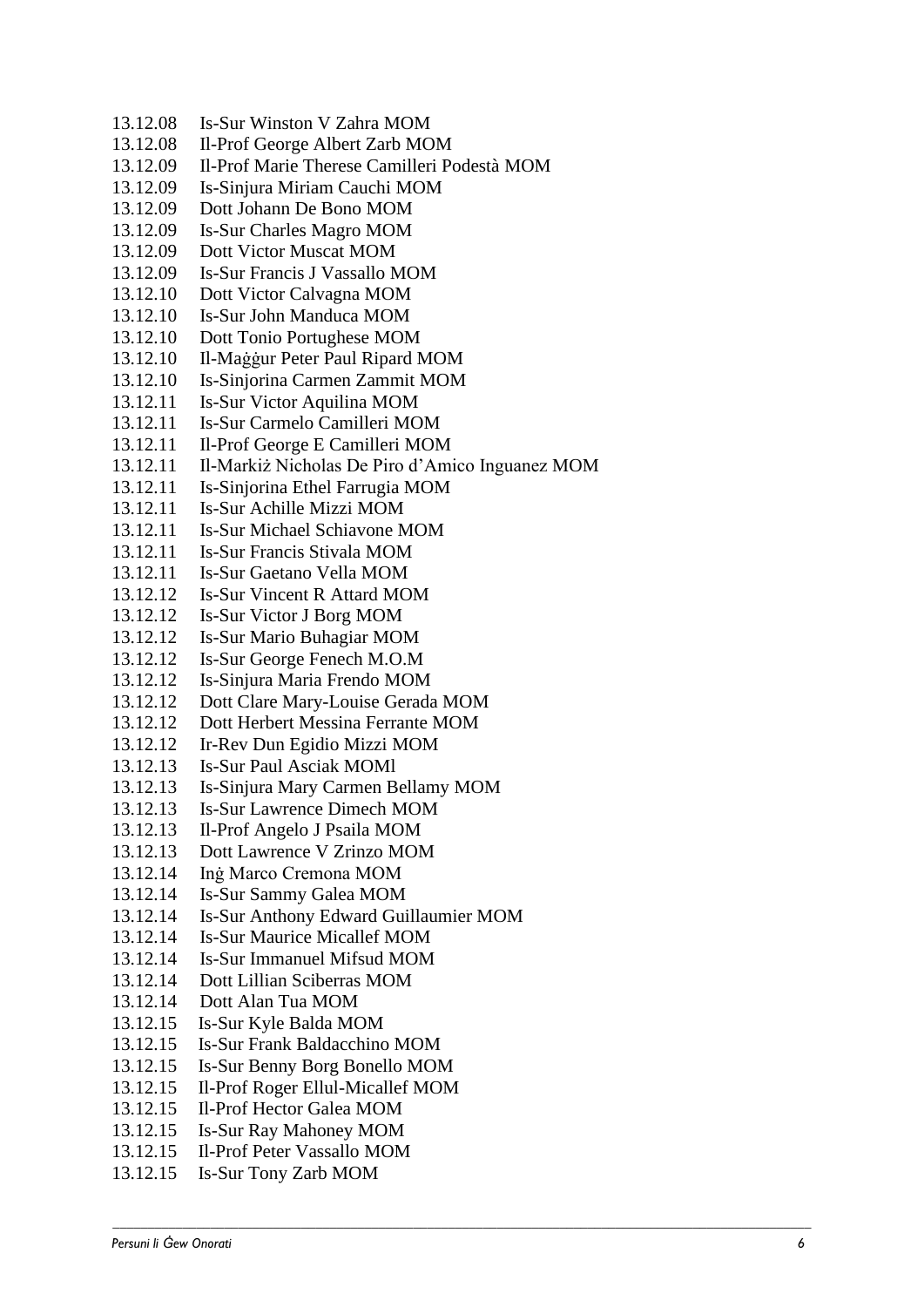- 13.12.16 Is-Sur Clifford Borg Marks MOM
- 13.12.16 Is-Sa Maria Camilleri MOM
- 13.12.16 Ir-Rev Patri Anthony Edmond Caruana MOM
- 13.12.16 Dott David Mifsud MOM
- 13.12.16 Is-Sa Karmen Mikallef Buhagiar MOM (mogħtija wara mewtha)
- 13.12.16 Il-Prof Godfrey A Pirotta MOM
- 13.12.16 Is-Sur Joseph Zammit Tabona MOM
- 13.12.17 Is-Sur John Bencini MOM
- 13.12.17 Is-Sur Joe Camilleri MOM
- 13.12.17 Is-Sur Paul Camilleri Cauchi MOM
- 13.12.17 Is-Sur Francis Ebejer MOM (mogħtija wara mewtu)
- 13.12.17 Is-Sur Reginald Fava MOM
- 13.12.17 Il-Prof Dominic Fenech MOM
- 13.12.17 Is-Sur Charles Flores MOM
- 13.12.17 Il-Prof Godfrey Anthony La Ferla MOM
- 13.12.17 Is-Sur Richard Matrenza MOM
- 13.12.18 Is-Sa Joan Abela MOM
- 13.12.18 Is-Sur Michael John Bianchi MOM
- 13.12.18 Is-Sur Paul Falzon Sant Manduca MOM
- 13.12.18 Mons Joseph Farrugia MOM
- 13.12.18 Is-Sur Albert Marshall MOM
- 13.12.18 Is-Sur Clayton Micallef MOM
- 13.12.18 Is-Sur Charles Miceli MOM (mogħtija wara mewtu)
- 13.12.19 Il-Prof Raymond Mangion MOM
- 13.12.19 Is-Sur Tony Zahra MOM
- 13.12.20 Il-Maestro Paul Abela MOM
- 13.12.20 Il-Prof Charles Briffa MOM
- 13.12.20 Is-Sur Anthony Cassar Darien MOM
- 13.12.20 Il-Prof Stephen Montefort MOM
- 13.12.20 Is-Sur James Henry Pearsall MOM
- 13.12.20 Il-Mons Dott Joseph Vella Gauci MOM

# **MIDALJA GĦALL-QLUBIJA**

- 13.12.97 Is-Sur Raymond Bonnici MRQ
- 13.12.97 Is-Sur Ivan Ciantar MRQ (mogħtija wara mewtu)
- 13.12.01 Is-Sur Roger Debattista MRQ (mogħtija wara mewtu)
- 13.12.02 Is-Sur Mario Azzopardi MRQ
- 13.12.06 Is-Sur Richard Bates MRQ
- 13.12.07 SSgt Roger Mulvaney MRQ
- 13.12.08 Is-Sur James Muscat MRQ
- 13.12.15 Is-Sur Karl Curmi MRQ
- 13.12.17 Is-Sur Lorenzo Attard MRQ (mogħtija wara mewtu)

# **MIDALJA GĦALL-QADI TAR-REPUBBLIKA**

13.12.76 Is-Sur Paul Balzan MQR (mogħtija wara mewtu)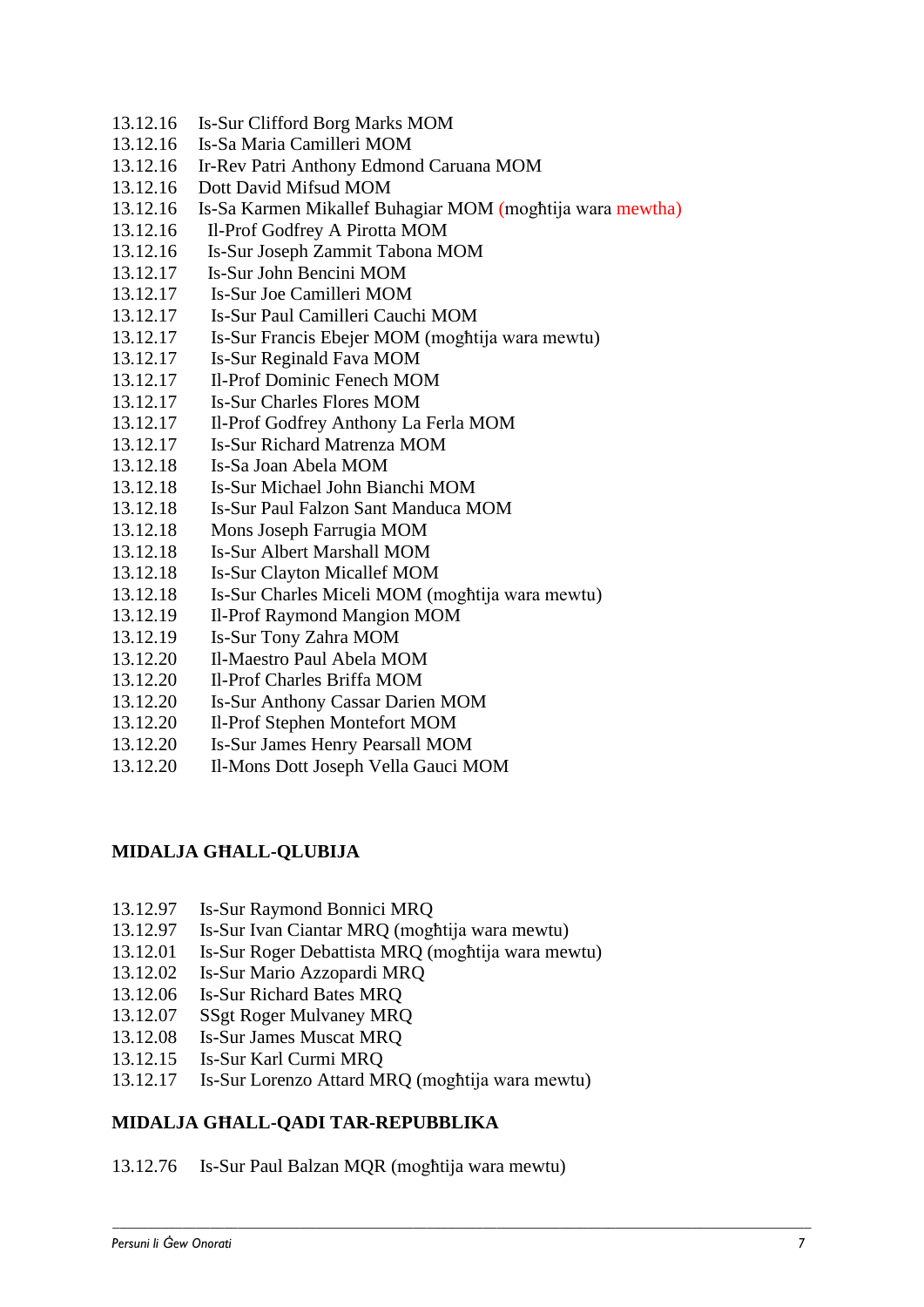$13.12.76$ -Sur Francis Spiteri MQR  $14.02.80$ -Sur Pawlu Mifsud MQR  $13.12.92$ -Sur Joseph Camilleri MQR  $13.12.92$ -Sinjura Carmen Carbonaro MQR 13.12.92 -Sur Joseph Cassar Naudi MQR 13.12.92 Is-Sur Maurice Cauchi MOR 13.12.92 -Sinjura Catherine Galea MQR 13.12.92 Is-Sur Paul Mizzi MOR 13.12.92 -Sinjorina Laurie Pace MQR 13.12.92 I s -Sur George Pisani MQR 13.12.92 Is-Sur John Ripard MQR 13.12.92 Dott George Zammit Meampel MQR 13.12.93 -Sinjura Helen Asciak MQR 13.12.93 -Kav Dot t Joseph Bugeja MQR 13.12.93 -Sur Anton J Buttigieg MQR 13.12.93 -Sinjorina Angela Callus MQR 13.12.93 -Sur Joseph Cassar Pullicino MQR 13.12.93 -Sinjorina Carol Curmi MQR 13.12.93 Suor Joan Garner MQR 13.12.93 -Sur Charles Messina MQR 13.12.93 Is-Sur Lewis Portelli M.Q.R 13.12.93 Is-Sur Victor Wickman MQR 13.12.94 Is-Sur Victor Aquilina MQR 13.12.94 Is-Sur Paul Asciak MQR 13.12.94 -Sinjura Consiglia Azzopardi MQR 13.12.94 -Wisq Rev il -Kanonku John Azzopardi MQR 13.12.94 -Sur Albert Bonnici MQR 13.12.94 -Rev Dun Ġużepp Caruana MQR 13.12.94 -Sinjura Lilian Miceli Farrugia MQR 13.12.94 -Sinjura Theresa Naudi MQR 13.12.94 Is-Sur Anthony Nicholl MQR 13.12.95 -Sur Charles Arrigo MQR 13.12.95 **Is-Sur Maurice Caruana MOR** 13.12.95 Dott Paul Cassar MQR 13.12.9 5 Is -Sur Michael Ellul MQR 13.12.95 Is-Sur Anthony Griscti MQR 13.12.95 -Sur Euchar Mizzi MQR 13.12.95 -Sur John Anthony Mizzi MQR 13.12.95 -Sinjorina Carmen Schembri MQR 13.12.95 -Sinjorina Mary Vella Bondin MQR 13.12.95 -Sinjura Josephine Zammit Cordina MQR 13.12.96 -Sur Charles Abela Mizzi MQR 13.12.96 Is-Sur Antoine Camilleri MQR 13.12.96 -Sur Anton Cassar MQR 13.12.96 -Sur Charles Clews MQR 13.12.96 -Kav James G Gollcher MQR 13.12.96 Is-Sinjorina Salvina Grech MQR 13.12.96 Is-Sur Guido Lanfranco MQR 13.12.96 -Sinjorina Mary Spiteri MQR 13.12.96 -Sur Jean -Maurice Verzin MQR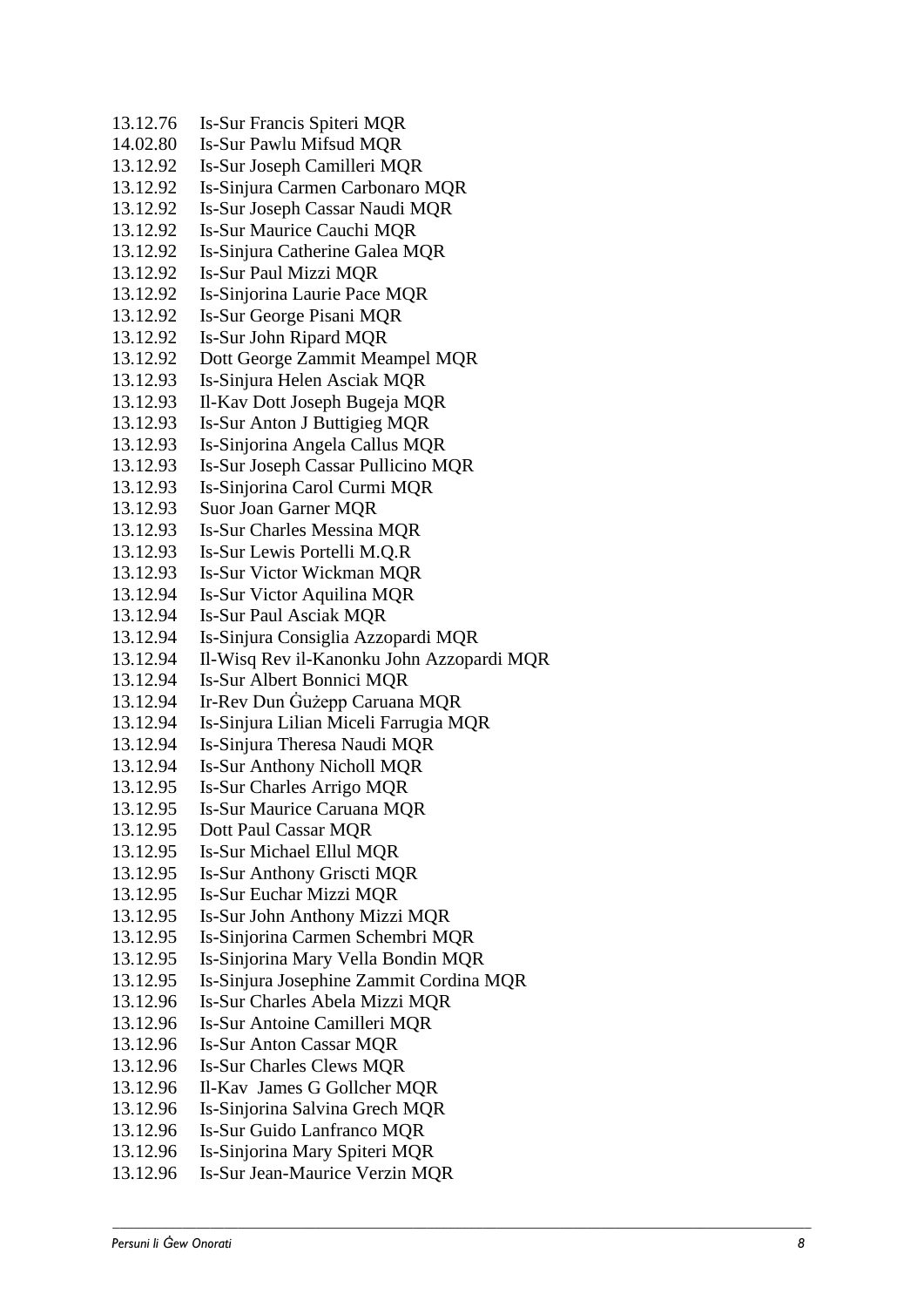13.12.96 Suor Adalgisa Zammit MQR 13.12.97 -Sur George Agius MQR 13.12.97 -Rev Patri Rafel Ellul MQR 13.12.97 -Sinjura Carol Galea MQR 13.12.97 - Rev Dun Ġwann Galea MQR 13.12.97 -Sur Ġużi Grech MQR 13.12.97 -Sinjorina Helen Mallia MQR 13.12.97 -Sinjura Mariuccia Micallef-Grimaud MQR 13.12.97 Is-Sinjorina Mary Carmen Puli MQR 13.12.97 Is-Sur Joe Tonna MOR 13.12.97 -Maestro Carmelo Zammit MQR 13.12.98 -Sur Victor Apap MQR 13.12.98 Is-Sur Frank Attard MQR 13.12.98 -Sinjura Lilian Attard MQR 13.12.98 -Sur George Bonavia MQR 13.12.98 Is-Sinjorina Joan Galea Naudi MOR 13.12.98 Is-Sur Luke V Gauci MQR 13.12.98 -Sinjura Mari Lowell MQR 13.12.98 -Sinjura Connie Magro MQR 13.12.98 -Sinjura Anġla Mifsud MQR 13.12.98 Mro Freddie Mizzi MQR 13.12.99 -Sinjorina Sue Abela MQR 13.12.99 Is-Sur Gabriel Paul Caruana MQR 13.12.99 -Sur George Dougall MQR 13.12.99 Suor Aldegonda Farrugia MQ R 13.12.99 Is-Sur Arnold Grech MOR 13.12.99 Dott George Grech MQR 13.12.99 Is-Sur Victor J Pace MOR 13.12.99 -Sinjura Claudia Taylor East MQR 13.12.99 -Prof Mro Joseph Vella MQR 13.12.99 -Sur Clemente Zammit MQR 13.12.00 Dott Marie Alexander MQR  $13.12.00$ -Sur Waldemar Beck MQR 13.12.00 -Sur Carmel Busuttil MQR 13.12.00 Is-Sinjura Maria Grech Ganado MQR 13.12.00 -Sinjura Ġemma Portelli MQR 13.12.00 -Sur Speditu Scerri MQR  $13.12.00$ Is-Sur Mikiel Spiteri MQR 13.12.00 Is-Sur Censu Vella MQR 13.12.01 Is-Sur Joseph Attard Tabone MQR 13.12.01 Is-Sur John Mifsud MOR  $13.12.01$ -Sinjorina Antoinette Miggiani MQR 13.12.01 Suor Cecilia Muscat MQR 13.12.01 -Sur Joseph Muscat MQR 13.12.01 Is-Sur Albert Rizzo MOR 13.12.01 Is-Sur Charles Thake MQR 13.12.02 -Sinjura Karmen Azzopardi MQR 13.12.02 -Sur Richard Cannataci MQR 13.12.02 -Sinjorina Anna Costigan MQR 13.12.02 Is-Sur Franco Masini MQR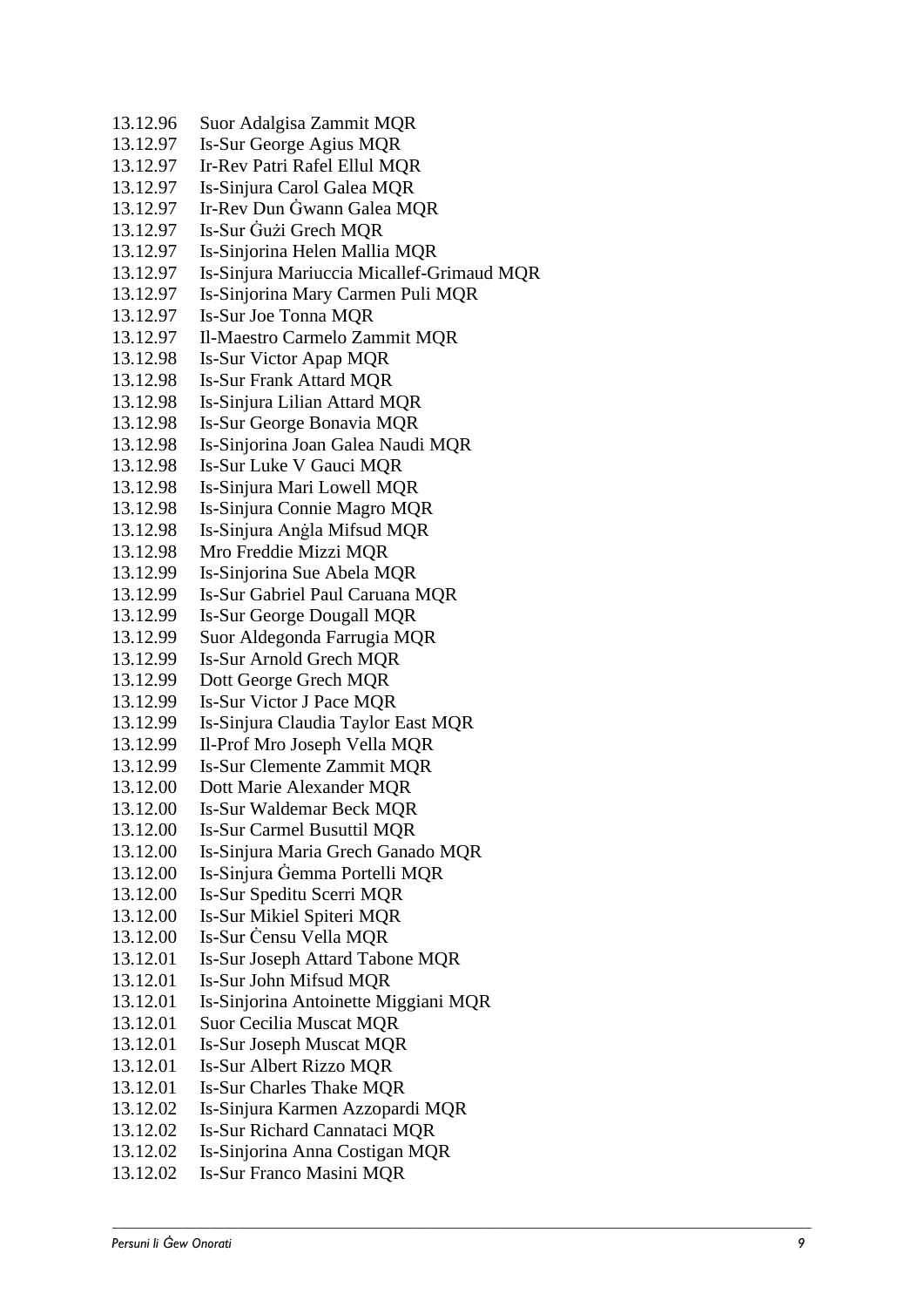13.12.02 Mro Joseph Sammut MQR 13.12.02 -Rev Patri Hilary Tagliaferro MQR  $13.12.03$ -Sur Alfred Bezzina MQR  $13.12.03$ **Is-Sur Peter Calamatta MOR** 13.12.03 Is-Sur Mario Cappello MQR 13.12.03 -Sur Anthony Drago MQR 13.12.03 Suor Benjamina Portelli MQR  $13.12.04$ - Sinjura Anne Cachia MQR 13.12.04 - Sur Trevor Zahra MQR 13.12.05 -Sinjura Carmen Testa MQR  $13.12.06$ Is-Sur Alex Borg MOR 13.12.06 Is-Sur Paul Curmi MQR  $13.12.06$ -Sinjura Mary Inglott MQR 13.12.06 -Rev Patri Dionysius Mintoff MQR 13.12.07 Is-Sur Harry Dominic Alden M.Q.R 13.12.07 -Sinjura Terry L Bencini MQR 13.12.07 -Sinjura Gloria Mizzi MQR 13.12.07 -Sinjura Simone Mizzi MQR 13.12.08 -Sinjura Tanya Bayona MQR 13.12.08 -Sinjura Doris Cusens MQR 13.12.08 -Sinjura Myriam England MQR 13.12.08 Is-Sur Vincent Farrugia MQR 13.12.08 -Sinjorina Ira Losco MQR 13.12.08 Mro Brian Schembri MQR 13.12.08 L -Iskwadra Marittima tal -Forzi Armati ta' Malta 13.12.08 -Sinjura Patricia Troubridge MQR 13.12.09 Bro Martin Borg MQR 13.12.09 Is-Sur Gaetano Buttigieg MQR 13.12.09 Suor Lucienne Cachia MQR 13.12.09 -Sur Aaron Ciantar MQR 13.12.09 Is-Sur Carmelo Debono MOR 13.12.09 Taqsima tal-Kura Intensiva tal-Isptar Mater Dei MQR 13.12.09 -Sur Alfred Palma MQR 13.12.09 -Sur John Portelli MQR 13.12.09 -Sinjorina Joyce Pullicino MQR 13.12.09 Ir-Rev Patri Donat Spiteri MQR  $13.12.10$ Is-Sur Vincent Esposito MQR  $13.12.10$ Is-Sur Carmel Fenech MOR  $13.12.10$ Is-Sur George Fenech MQR  $13.12.10$ -Sinjura Maryann Kissaun MQR  $13.12.10$ -Sinjorina Mary Magri MQR 13.12.10 I -Sur Mario Micallef MQR  $13.12.10$ Is-Sur Alvin Scicluna MOR 13.12.10 -Sinjura Cecilia Xuereb MQR  $13.12.11$ -Sinjura Grace Attard MQR 13.12.11 Is-Sur William Chetcuti MQR 13.12.11 Is-Sur Thomas Julian Cremona MQR 13.12.11 Is-Sur Enzo Gusman MOR 13.12.11 Is-Sur Paul Haber MQR 13.12.11 -Sinjura Rosa Micallef Judge MQR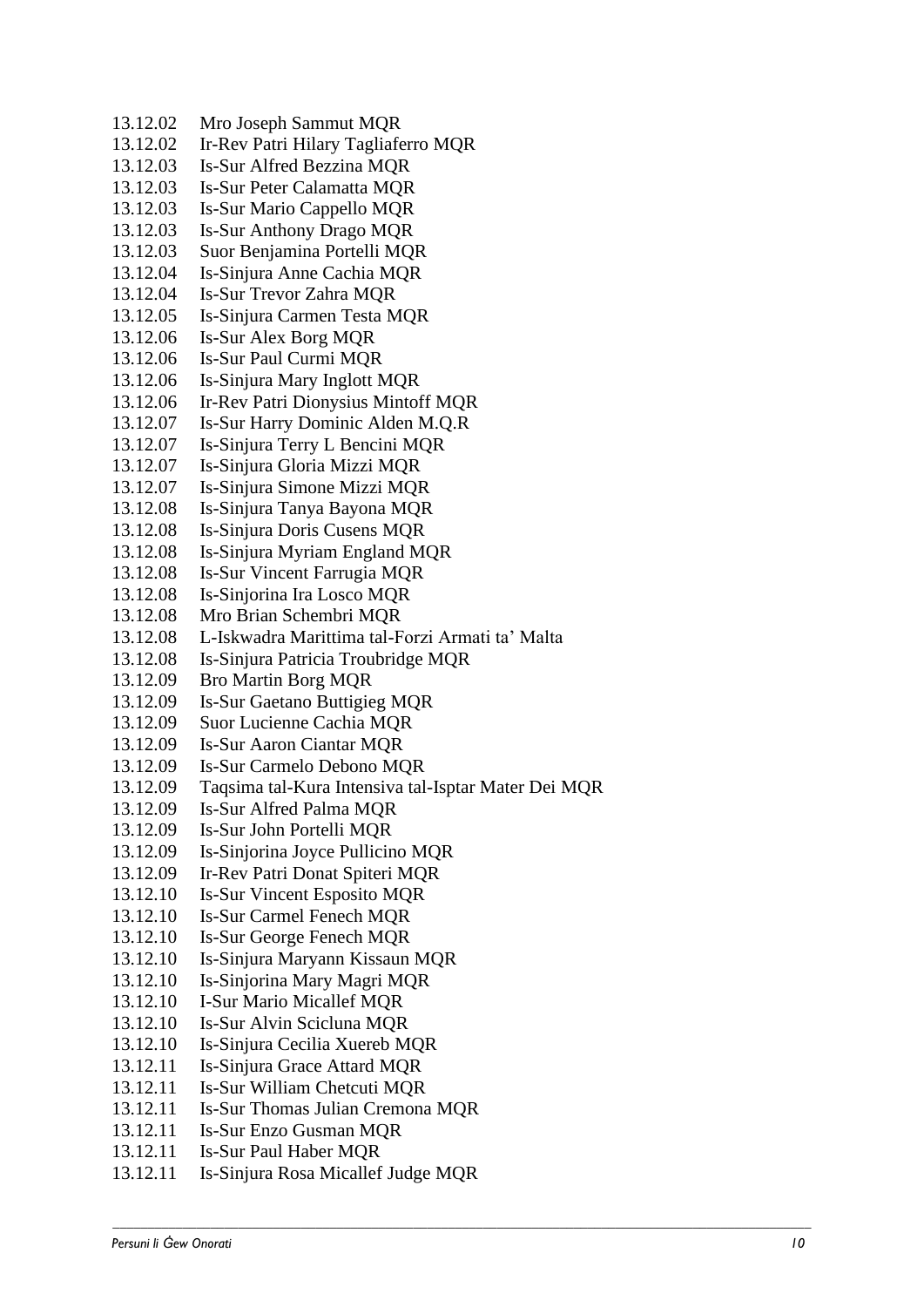- 13.12.11 Is-Sur Carmelo Vella MQR
- 13.12.12 Is-Sinjuri Anna u Charles Azzopardi MQR
- 13.12.12 Dott Mamudu sive Ahmed Zanya Bugre MQR
- 13.12.12 Is-Sur Charles Casha MQR
- 13.12.12 Is-Sinjorina Helen Margaret Muscat MQR
- 13.12.12 Is-Sinjuri Kevin u Rita Vella MQR
- 13.12.13 L-Iskwadra tal-Ajru tal-Forzi Armati ta' Malta MQR
- 13.12.13 Is-Sur Lino Bugeja MQR
- 13.12.13 Is-Sur Mark Camilleri MQR
- 13.12.13 Is-Sinjorina Joanne Cassar MQR
- 13.12.13 Is-Sur Lino Cassar MQR (mogħtija wara mewtu)
- 13.12.13 It-Tim Rebbieħ fil-*Junior Eurovision 2013* MQR
- 13.12.13 Il-Prof Carmel Pulè MQR
- 13.12.13 Is-Sinjura Maria Tabone MQR
- 13.12.13 Is-Sur Peter Valentino MQR
- 13.12.13 Is-Sinjura Astrid Vella MQR
- 13.12.14 Is-Sinjura Maria Attard MQR
- 13.12.14 Is-Sur Paul P Borg MQR
- 13.12.14 Mro Andrew Coleiro MQR
- 13.12.14 Is-Sinjura Josette Falzon MQR
- 13.12.14 Ir-Rev Patri Alberto Gauci MQR
- 13.12.14 Is-Sur Alfie Guillaumier MQR
- 13.12.14 Dott Gejtu Pace MQR
- 13.12.14 Is-Sur Francis H Said MQR
- 13.12.14 Is-Sur Marc Storace MQR
- 13.12.14 Is-Sur Karl Vella MQR (mogħtija wara mewtu)
- 13.12.15 Is-Sur Charles Coleiro MQR
- 13.12.15 Is-Sur Bjorn Formosa MQR
- 13.12.15 Is-Sa Vitorin Galea MQR (mogħtija wara mewtha)
- 13.12.15 Is-Sur Michael Grech MQR
- 13.12.15 Is-Sa Joyce Guillaumier MQR
- 13.12.15 Is-Sur Charles Mifsud MQR
- 13.12.15 *Migrant Offshore Aid Station* MQR
- 13.12.15 Dr Mario Scerri MQR
- 13.12.15 It-tim rebbieħ tal-*Junior Eurovision 2015* MQR
- 13.12.15 Is-Sur Alfred A Zarb MQR
- 13.12.16 Mro Anthony Aquilina MQR (mogħtija wara mewtu)
- 13.12.16 Is-Sa Esther Azzopardi MQR
- 13.12.16 Is-Sur Peter Paul Ciantar MQR
- 13.12.16 Is-Sa Nicolina Farrugia MQR
- 13.12.16 Is-Sur Karl Izzo MQR
- 13.12.16 Dott Christopher Micallef MQR
- 13.12.16 Is-Sur Freddie Portelli MQR
- 13.12.16 Is-Sa Alison White MQR
- 13.12.16 *The Malta Hospice Movement* MQR
- 13.12.16 *The Franciscan Sisters of the Heart of Jesus (London)* MQR

- 13.12.17 Is-Sa Gertrude Abela MQR
- 13.12.17 Is-Sur Joe Attard MQR (mogħtija wara mewtu)
- 13.12.17 Is-Sa Anna Calleja MQR
- 13.12.17 Is-Sur George Farrugia MQR